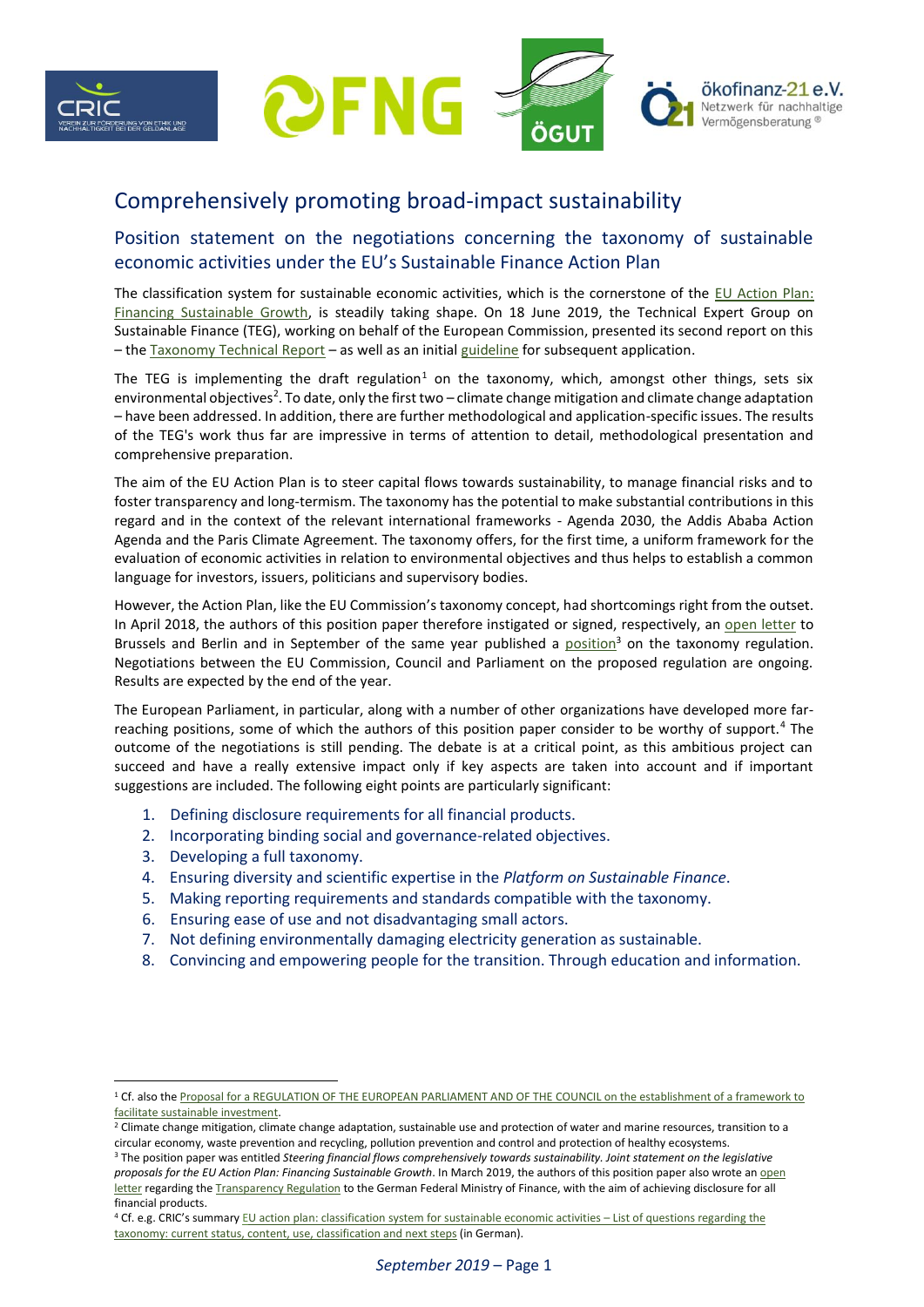



# **Re 1: Defining disclosure requirements for all financial products.**

The EU Commission's draft regulation on the taxonomy envisages that exclusively *financial market participants offering financial products as environmentally sustainable investments, or as investments having similar characteristics<sup>5</sup>* are obliged to disclose information relating to the taxonomy. This is not appropriate for three reasons:

- a. Providers of sustainable financial products are alone in being subject to this obligation, which could put them at a competitive disadvantage This restriction therefore runs counter to the EU Action Plan's objective of facilitating sustainable investment.
- b. It will mean that investors are deprived of crucial information. For example, as suggested by the EU Parliament, they should be clearly and comprehensibly informed if a financial product does not follow a sustainability approach and as a result there is an increased risk that what the taxonomy views as unsustainable economic activities will be fostered.
- c. Sustainable investments still account for only a small segment of the market  $-4.8$  per cent in Germany and 12.8 per cent in Austria.<sup>6</sup> Only if the entire market is included will it be possible to achieve the leverage necessary to transform the economy.
- ➢ **The restriction of the duty of disclosure to providers of environmentally sustainable financial products should be removed. The EU Parliament has drawn up specific and meaningful proposals regarding this in its position paper.**<sup>7</sup>

#### **Re 2: Incorporating binding social and governance-related objectives.**

The taxonomy regulation provides for minimum social standards based on the ILO's core labour standards. However, it does not contain separate social and governance-related objectives. This is, however, necessary in order to:

- a. Make it possible to bring the EU Action Plan and the taxonomy into line with Agenda 2030 and the Addis Ababa Action Agenda.
- b. Support comprehensive sustainability analyses covering environmental, social and governance-related aspects.
- c. Be able to take into account interactions between social and environmental aspects. The public support required for implementation of the transformation may be jeopardised if social aspects are disregarded during implementation.
- d. Be able to carry out a comprehensive *Do No Significant Harm* analysis (DNSH)<sup>8</sup> which also covers social issues, for example safety aspects.
- e. Establish consistency with the disclosure requirements in the transparency regulation<sup>9</sup>, which is based on a comprehensive understanding of sustainability.
- ➢ **Social and governance-related objectives should be included in the taxonomy regulation separately from and on an equal footing with the environmental objectives, and a timetable should be set for drafting these. The EU Parliament's call for the minimum social standards to be based on the more stringent** *UN Guiding Principles on Business and Human Rights* <sup>10</sup> **should be heeded.**

<sup>7</sup> Cf. Establishment of a framework to facilitate sustainable investment \*\*\* European Parliament legislative resolution of 28 March 2019 [on the proposal for a regulation of the European Parliament and of the Council on the establishment of a framework to facilitate](http://www.europarl.europa.eu/doceo/document/TA-8-2019-0325_EN.pdf)  [sustainable investment \(COM\(2018\)0353](http://www.europarl.europa.eu/doceo/document/TA-8-2019-0325_EN.pdf) – C8-0207/2018 – 2018/0178(COD)) in Article 1 para 2 (ba) on page 27 and Article 4 para 2 on

<sup>5</sup> [Proposal for a REGULATION OF THE EUROPEAN PARLIAMENT AND OF THE COUNCIL on the establishment of a framework to facilitate](https://eur-lex.europa.eu/legal-content/EN/TXT/PDF/?uri=CELEX:52018PC0353&from=EN)  [sustainable investment,](https://eur-lex.europa.eu/legal-content/EN/TXT/PDF/?uri=CELEX:52018PC0353&from=EN) Article 4 para 2, page 26.

<sup>&</sup>lt;sup>6</sup> Cf. **[FNG Sustainable Investment Market Report 2019.](https://www.forum-ng.org/images/stories/Publikationen/fng-marktbericht_2019.pdf)** 

page 33. <sup>8</sup> Do No Significant Harm (DNSH) means that economic activities in the taxonomy must be examined to determine whether they

substantially damage one or more of the other five environmental areas or objectives.

<sup>&</sup>lt;sup>9</sup> Cf. in this regard the <u>Proposal for a REGULATION OF THE EUROPEAN PARLIAMENT AND OF THE COUNCIL on disclosures relating to</u> [sustainable investments and sustainability risks and amending Directive \(EU\) 2016/2341.](https://eur-lex.europa.eu/legal-content/EN/TXT/PDF/?uri=CELEX:52018PC0354&from=EN)

<sup>&</sup>lt;sup>10</sup> Cf. Establishment of a framework to facilitate sustainable investment \*\*\* European Parliament legislative resolution of 28 March 2019 [on the proposal for a regulation of the European Parliament and of the Council on the establishment of a framework to facilitate](http://www.europarl.europa.eu/doceo/document/TA-8-2019-0325_EN.pdf)  [sustainable investment \(COM\(2018\)0353](http://www.europarl.europa.eu/doceo/document/TA-8-2019-0325_EN.pdf) – C8-0207/2018 – 2018/0178(COD)) (COM(2018)0353 – C8-0207/2018 – 2018/0178(COD)) Page 51.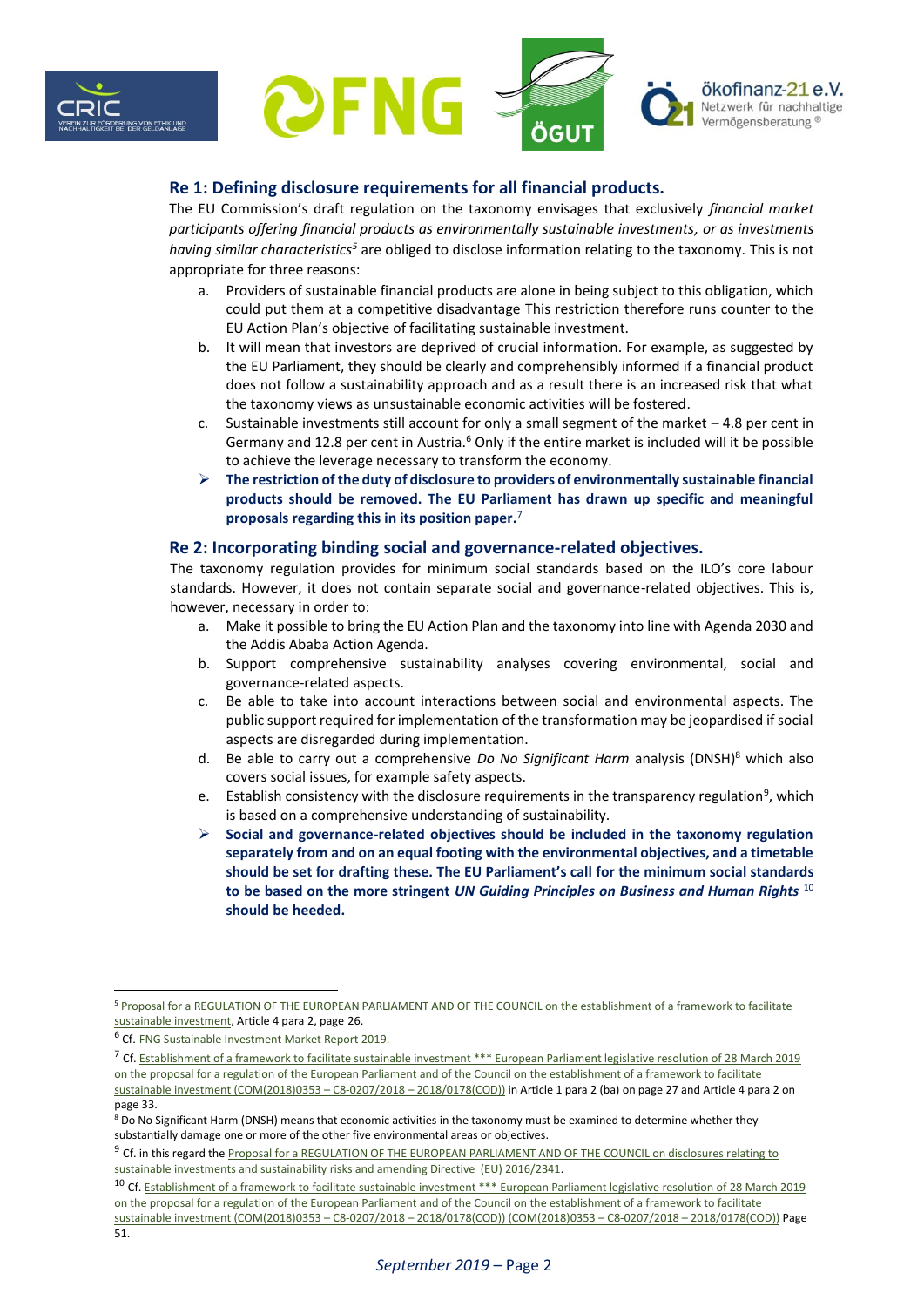



### **Re 3: Developing a full taxonomy.**

Thus far, the taxonomy covers almost exclusively a small green segment of all economic activities. The fact that, in the section of the classification system which has already been drafted, the TEG includes activities which are not (yet) sustainable but which may contribute to the transformation, is to be welcomed as a first step in the right direction. Nonetheless, there is no systematic approach covering various gradations of sustainability and harmful economic activities. However, this is of crucial importance, because:

- a. Only a full taxonomy can establish transparency regarding the degree of the positive or negative sustainability impact of economic activities and thus make comparability possible.
- b. Information on environmental or social economic activities that are harmful is particularly important from the point of view of sustainability and also crucial for investors due to risk considerations.<sup>11</sup> However, to date there are no plans for what is known as a *brown taxonomy.*
- c. Companies which are involved in non-sustainable areas should be offered incentives to switch rapidly to transformation paths.
- ➢ **The regulation should incorporate as an objective a full taxonomy that makes sustainability gradations transparent and identifies activities that are harmful from the point of view of sustainability. As regards harmful economic activities, the international conventions that have been ratified by the EU and/or its member states should be used as a basis.**

# **Re 4: Ensuring diversity and scientific expertise in the** *Platform on Sustainable Finance***.**

From 2020 onwards, responsibility for the further development of the taxonomy is to pass from the TEG to the *Platform on Sustainable Finance*, which has yet to be established. Much will depend on its work, its recommendations and thus on its composition and the individual members, as:

- a. The platform's tasks are complex and the range of issues is broad.
- b. The platform will ideally function as a driver of innovation. For this to happen, the members must be on top of the latest scientific and socio-political developments.
- c. The screening criteria and threshold values will constantly be the subject of lobbying activities.
- ➢ **The platform should therefore be sufficiently independent and, above all, have sufficient scientific expertise, with importance also being attached to diversity and interdisciplinarity. In addition to the research community, civil society and the public sector, the real economy and the financial sector should also be represented – in each case by individuals with proven knowledge and experience in the area of sustainability.**

# **Re 5: Making reporting requirements and standards compatible with the taxonomy.**

In order for the taxonomy to be fully effective, it is of key importance that reporting be correspondingly comprehensive. To this end, the current reporting standards would have to be adapted and consistency with other regulations established. Particularly important in this context are the *Regulation on*  disclosures relating to sustainable investments and sustainability risks,<sup>12</sup> the CSR Directive<sup>13</sup>, and the (voluntary) *Guidelines on non-financial reporting*. 14

➢ **Reporting standards and regulation should be optimally matched to the taxonomy and continuously adapted to future developments.**

<sup>11</sup> This may be one reason why the supervisory bodies and central banks involved in the *Network for Greening the Financial System* have declared themselves in favour of a full taxonomy. Cf[. Network for Greening the Financial System.](https://www.banque-france.fr/sites/default/files/media/2019/04/17/ngfs_first_comprehensive_report_-_17042019_0.pdf) [First comprehensive report.](https://www.banque-france.fr/sites/default/files/media/2019/04/17/ngfs_first_comprehensive_report_-_17042019_0.pdf) A call for [action.](https://www.banque-france.fr/sites/default/files/media/2019/04/17/ngfs_first_comprehensive_report_-_17042019_0.pdf) [Climate change as a source of financial risk,](https://www.banque-france.fr/sites/default/files/media/2019/04/17/ngfs_first_comprehensive_report_-_17042019_0.pdf) page 35: *The NGFS identified a clear taxonomy around green, non-green, brown and non-brown products as a prerequisite for deepening its analytical work*.

<sup>12</sup> See footnote 9.

<sup>13</sup> Cf. DIRECTIVE 2014/95/EU OF THE EUROPEAN PARLIAMENT AND OF THE COUNCIL amending Directive 2013/34/EU as regards disclosure [of non-financial and diversity information by certain large undertakings and groups.](https://eur-lex.europa.eu/LexUriServ/LexUriServ.do?uri=CELEX:32014L0095:EN:HTML)

<sup>&</sup>lt;sup>14</sup> On 18 June, the EU Commission also published the **Supplement on reporting climate-related information**, based on the work of the TEG.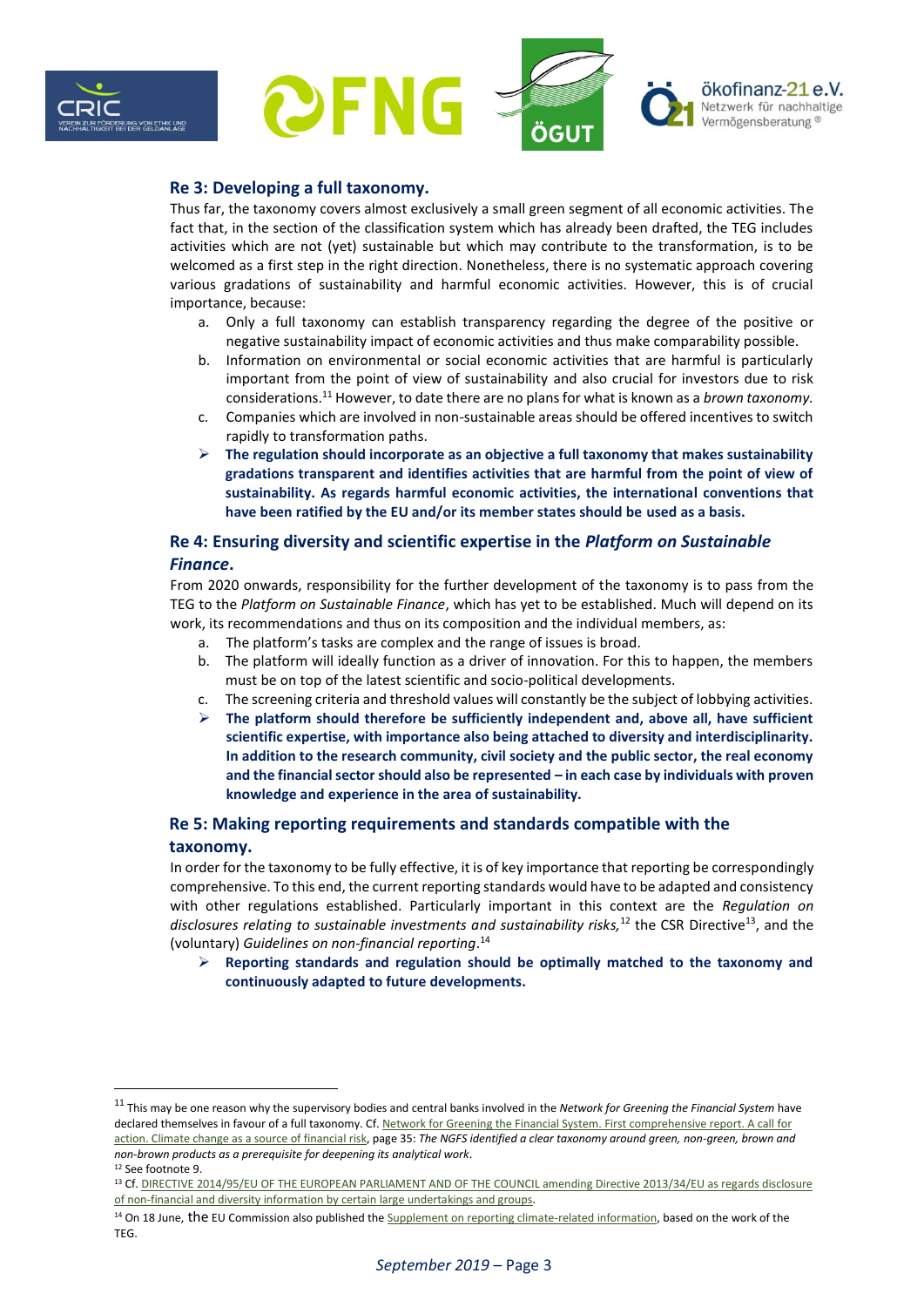



#### **Re 6: Ensuring ease of use and not disadvantaging small actors.**

The taxonomy can have the desired effect only if it is widely applied. This means that user-friendliness and ease of use are of great importance. This can partly be achieved through standardisation. At the same time, flexibility in the way it is managed and openness to different approaches are essential. As regards smaller actors, proportionality must be observed in order to establish fair competitive conditions, which in turn are a prerequisite for a diverse investment portfolio.

➢ **The aim should be to make application of the taxonomy as simple, flexible and user-friendly as possible, for example by adopting easily manageable standards and at the same time being open to alternative approaches. Where necessary, reporting requirements should be lowered for smaller actors, in order to prevent competitive disadvantage.**

#### **Re 7: Not defining environmentally damaging electricity generation as sustainable.**

Electricity generation using solid fossil fuels which has intensive carbon lock-in effects or results in nonrecoverable waste is environmentally damaging and should therefore not be regarded as sustainable economic activity. In the TEG's latest report, this type of economic activity is largely defined, based on DNSH analyses, as not sustainable. However, there is reason to fear that the underlying criteria are being watered down. It would also damage the reputation of sustainable investments in the eyes of the public if this type of economic activity were to be identified as sustainable.

➢ **In accordance with the demand of the EU Parliament<sup>15</sup>, the taxonomy regulation should explicitly state that electricity generation which has lock-in effects, results in nonrecoverable waste or is based on solid fossil fuels should not be regarded as sustainable.**

### **Re 8: Convincing and empowering people for the transition. Through education and information.**

Beyond the narrower framework of the regulation, in order for the taxonomy, the EU Action Plan and, ultimately, sustainable development to be successful, it is crucially important to identify and attract the people and stakeholder groups who are key to the transition and to empower them to drive the necessary changes forward. In addition to providers and investors, financial advisers, together with experts from the media, civil society and academia, are also particularly important here, as is ultimately also the general public. The key starting points here are science and education. However, sustainability aspects have to date rarely if ever been taken into account in either general education or financerelated training and study programmes.

➢ **The introduction of the taxonomy and the implementation of the EU Action Plan as a whole should be supported though additional measures such as the targeted integration and reinforcement of sustainability aspects in education and training, together with information and awareness-raising campaigns aimed at key actors as well as the general public.**<sup>16</sup> **The public sector should play a much more active role than hitherto in sponsoring relevant projects and initiatives in academia, civil society and business.**

In order for the EU Action Plan to succeed in its entirety, it is extremely important that the points mentioned above be taken into account when the taxonomy is introduced and implemented. It is only through a broad, comprehensive, clear and transparent approach that motivates, engages and empowers people and key actors alike and prevents the emergence of unnecessary bureaucracy and disincentives that the financial sector can make its contribution to the necessary societal transformation.

In order to push ahead with the necessary economic restructuring process, it is not only the financial sector that is important. Even a perfectly implemented EU action plan cannot replace policy measures, such as fiscal or tax-related measures, which create incentives for the real economy to make sustainable investments. A sustainable financial system cannot solve everything, but it can actively

<sup>&</sup>lt;sup>15</sup> Cf. European Parliament legislative resolution of 28 March 2019 on the proposal for a regulation of the European Parliament and of the [Council on the establishment of a framework to facilitate sustainable investment \(COM\(2018\)0353](http://www.europarl.europa.eu/doceo/document/TA-8-2019-0325_EN.pdf) – C8-0207/2018 – 2018/0178(COD)), Article 14 2a, 2b, 2c, page 53f.

<sup>&</sup>lt;sup>16</sup> Financial advisory services are particularly important here. The fact that in the future the issue of sustainability will be mandatory within the framework of the EU Action Plan due to MiFID II is very much to be welcomed. However, to date sustainability is not a compulsory component in the training of financial advisers.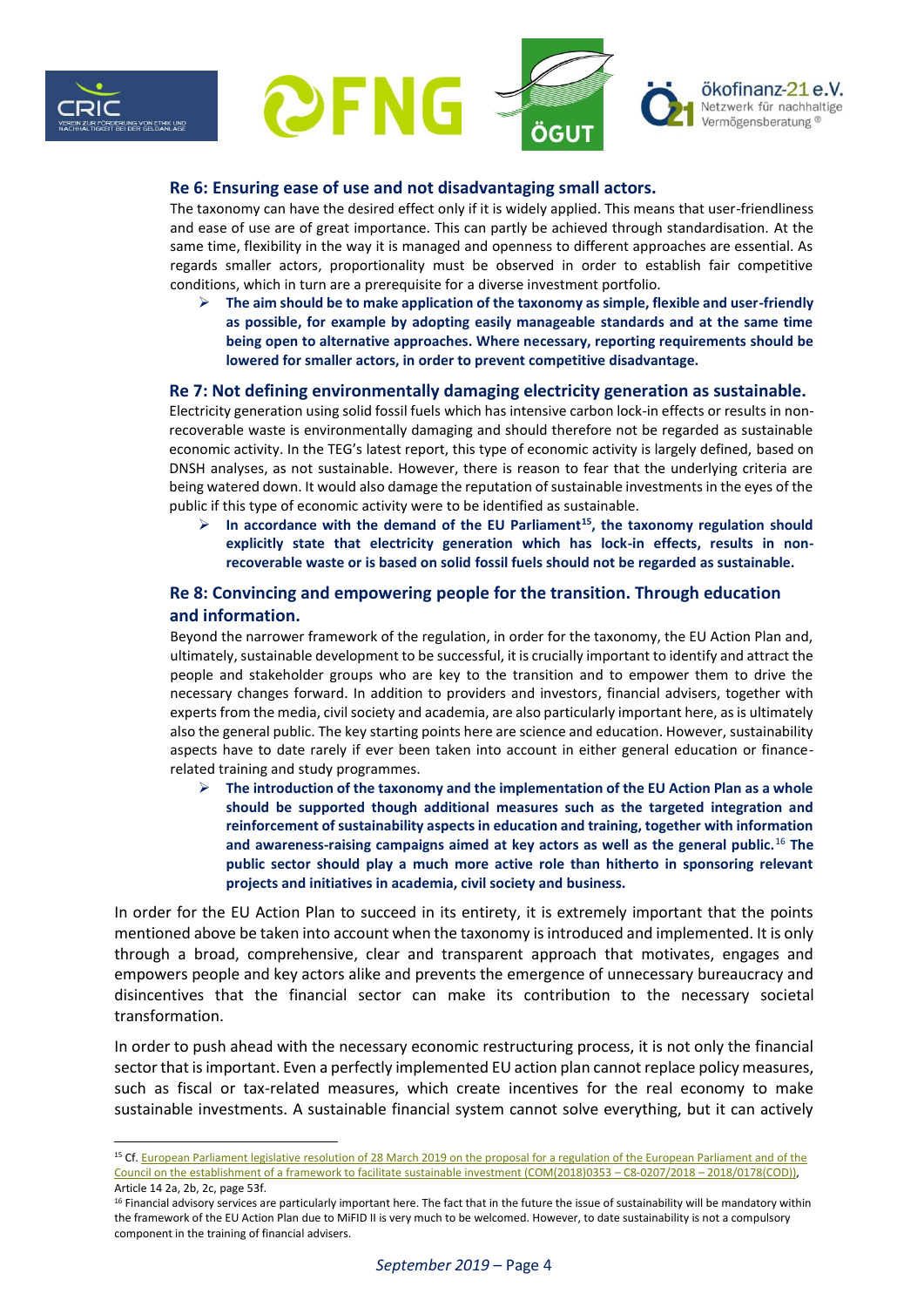



support key courses of action. In order for this important contribution to be made, it is essential that bold and comprehensive action is taken, which is what we are advocating in this position paper.

# **The Initiators**

\_\_\_\_\_\_\_\_\_\_\_

- CRIC e.V. Association for the Promotion of Ethical and Sustainable Investment
- FNG e.V. Forum Nachhaltige Geldanlagen
- ÖGUT Austrian Society for Environment and Technology
- ökofinanz-21 e.V. Network for Sustainable Investment Counselling

# **Supporters (organizations and companies)**

- Bank für Kirche und Caritas
- Bank für Kirche und Diakonie eG KD-Bank
- Bank im Bistum Essen eG
- Bankhaus Schelhammer und Schattera AG
- Bethmann Bank AG
- BNU Beratung für Nachhaltige Unternehmensführung
- Bundesverband Finanz-Planer e.V.
- Concordia Versicherungs-Gesellschaft a.G.
- Erste Asset Management GmbH
- Evangelische Bank eG
- Fair Finance Institute
- fair-finance Vorsorgekasse AG
- FHM Nachhaltige Finanzberatung
- FiNet Asset Management AG
- Forma Futura Invest AG
- Geneon Vermögensmanagement AG
- GLS Gemeinschaftsbank eG
- GOOD GROWTH INSTITUT für globale Vermögensentwicklung mbH
- Grüne Sachwerte GmbH
- Grimm Unternehmensberatung. GemeinwohlFinanzen.Anders.Denken.
- Hannoversche Kassen
- Hauck & Aufhäuser (Schweiz) AG
- imug | rating
- Institute for Social Banking
- Investabel
- Jesuitenmission
- KEPLER-FONDS Kapitalanlagegesellschaft m.b.H.
- Lebensart VerlagsGmbH
- LKM Gesellschaft für Beratung und Vermittlung von Finanzdienstleistungen und Immobilien mbH
- Mag. Ernst Krehan Vermögensberatung e.U.
- mainfinanzcoach Martin Koch
- Missionszentrale der Franziskaner GmbH
- nestbau AG
- Oikocredit Deutschland
- Pax-Bank eG
- PRIMA Fonds Service GmbH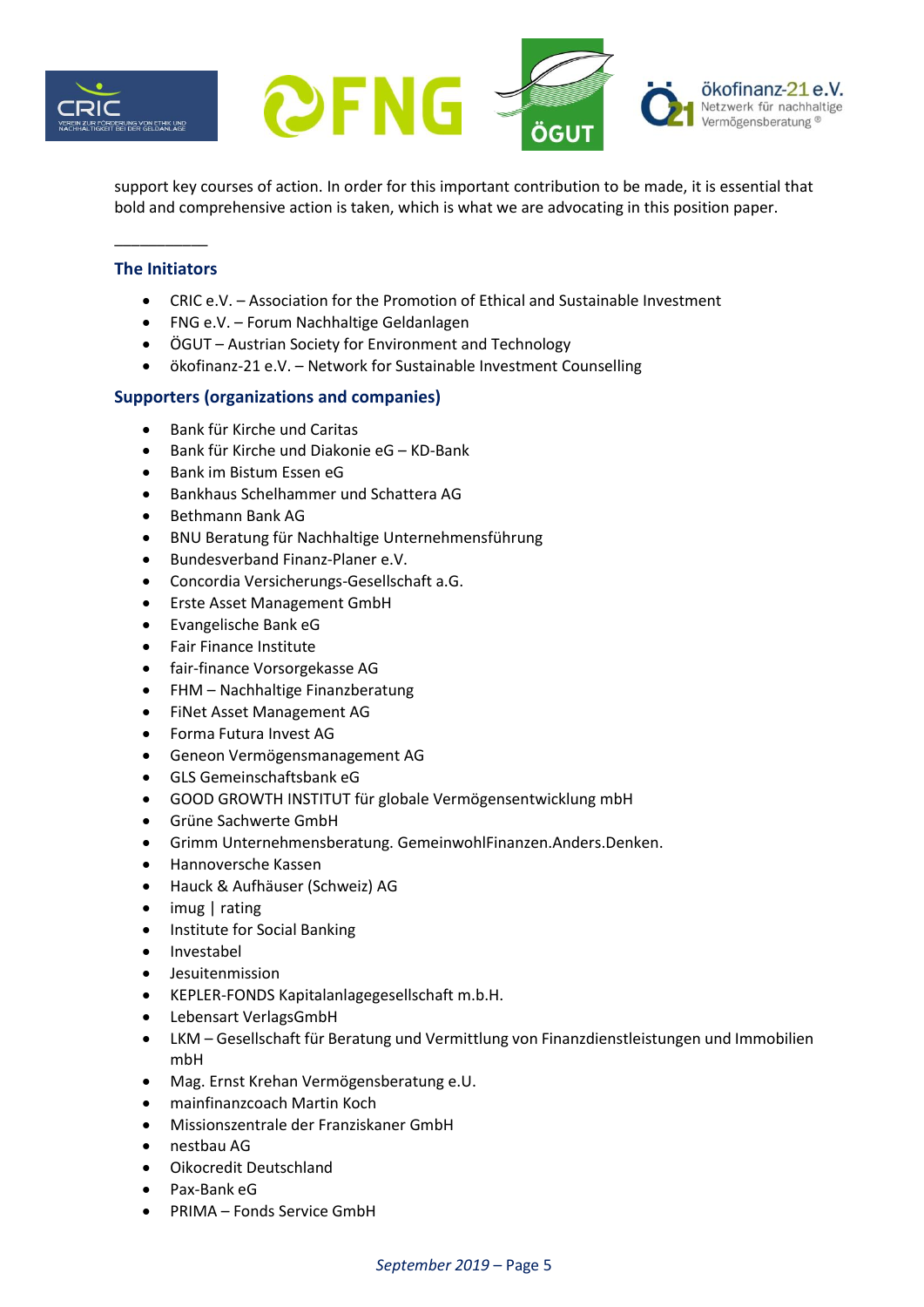



- Qualitates
- Raiffeisen Capital Management
- Ralf Lemster Financial Translations GmbH
- Ralf Petit nachhaltige Anlageberatung
- Shareholders for Change
- Steyler Bank GmbH
- tetrateam Nachhaltige Konzepte für Vorsorge und Vermögen OHG
- Triodos Bank N.V. Deutschland
- UnternehmensGrün e.V.
- VBDO
- VenGa e.V.
- ver.de für nachhaltige Entwicklung e.G.
- ver.de Projektgesellschaft AG
- Verbraucherzentrale Bremen e.V.
- Weltethos-Institut an der Universität Tübingen
- wiwin GmbH & Co. KG

### **Supporters (people)**

- Prof. Dr. Harald Bolsinger
- Dr. Ralf Breuer
- Prof. Dr. Johannes Hoffmann
- Prof. Dr. Christian Klein
- Pfr. Dr. Claus F. Lücker
- Christoph Michel
- MdB Lisa Paus
- Meinolf Ramsel
- Dr. Markus Schlagnitweit
- Dr. Hans-Albert Schneider
- Dr. Thomas Schulz
- Prof. Dr. Angelika Zahrnt